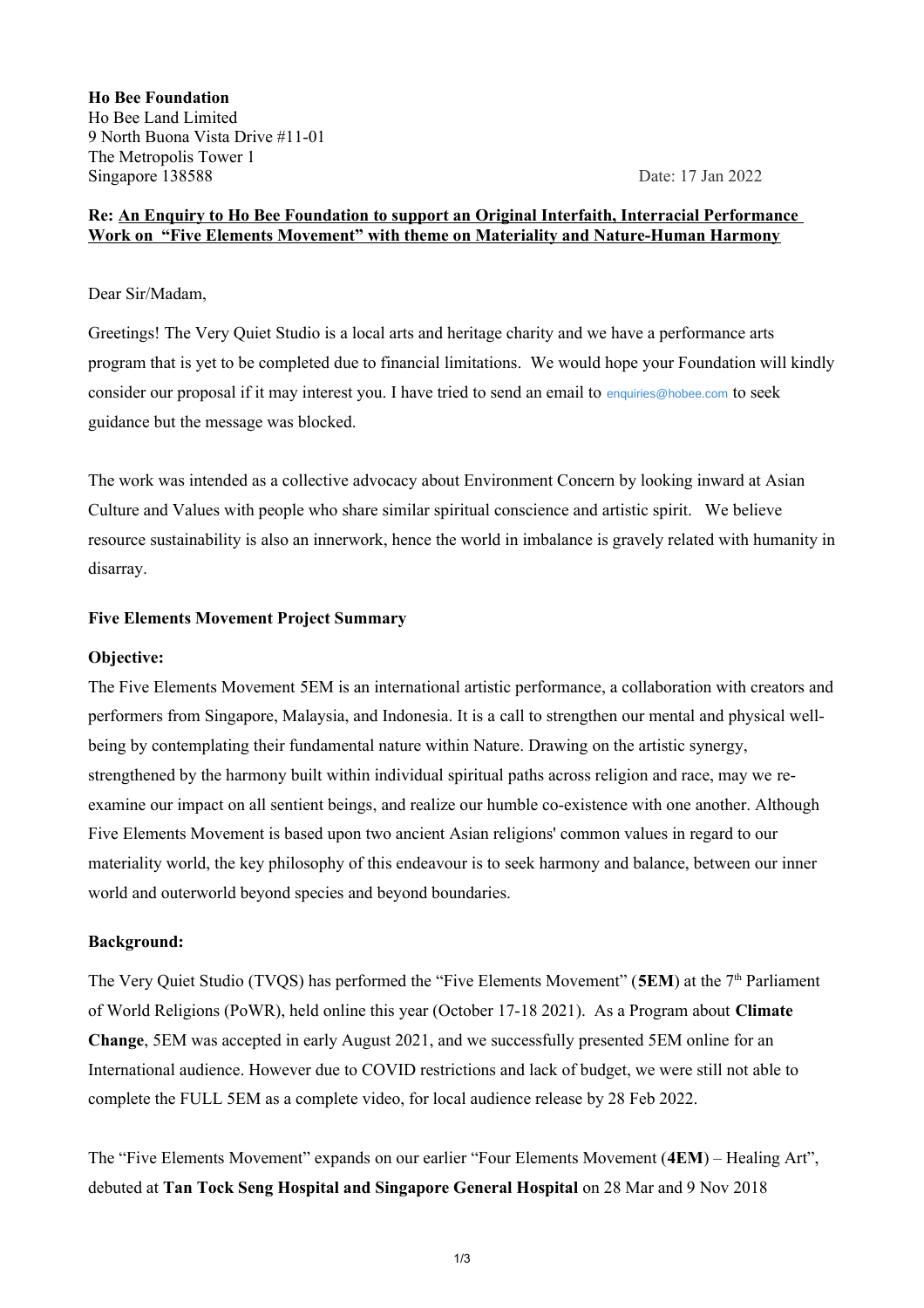respectively. The open air performances received warm feedback from the audience. **(see 2018 reviews)**

5EM in 2021 develops 4EM with new dance choreography, music compositions, a Hokkien song, a capella singing and an animation background for some of the performed items. The programme will be pre-recorded for online presentation, with some items filmed over a greenscreen.

The final performance medium is a 42-45 minute video. Presenting this community work online is not only due to pandemic restrictions, rather, recording our work provides opportunities to preserve and share locally created interfaith works with a wider audience, both at home and internationally.

### **Other information:**

The Very Quiet Studio Profile:<https://www.theveryquietstudio.asia/>

Creative team & Collaborators:<https://www.theveryquietstudio.asia/fiveelementsmovement>

4EM at Tan Tock Seng Hospital in 2018:<https://youtu.be/tldnIfZTuh8>

# **5EM Work in Progress in 2021:<https://youtu.be/WQJ9CfpvefE>(unlisted, work in progress)**

TVQS UEN 201631481G Singapore incorp. Arts & Heritage Charity

# **Other possible expansion or development beyond 5EM**

We are contemplating on holding another interfaith forum (Older but Wiser series) to discuss about our duty towards Nature and other beings. We have been conducting forums since 2014 except since 2020. The video 5EM shall be a regular reference over our lost regards towards basic Elements that maintain our existence. Past Forums Archives <https://www.theveryquietstudio.asia/forums-digital-archive>

Best regards

Ng Wei Chin Exe. Director The Very Quiet Studio ltd 94772822 email: theveryquietstudio@gmail.com

P.S. You may also read this letter of enquiry as pdf on our hidden website **[www.theveryquietstudio.asia/hb](http://www.theveryquietstudio.asia/hb)** so you may just click on the links within this pdf to access the video (yet to be made public).